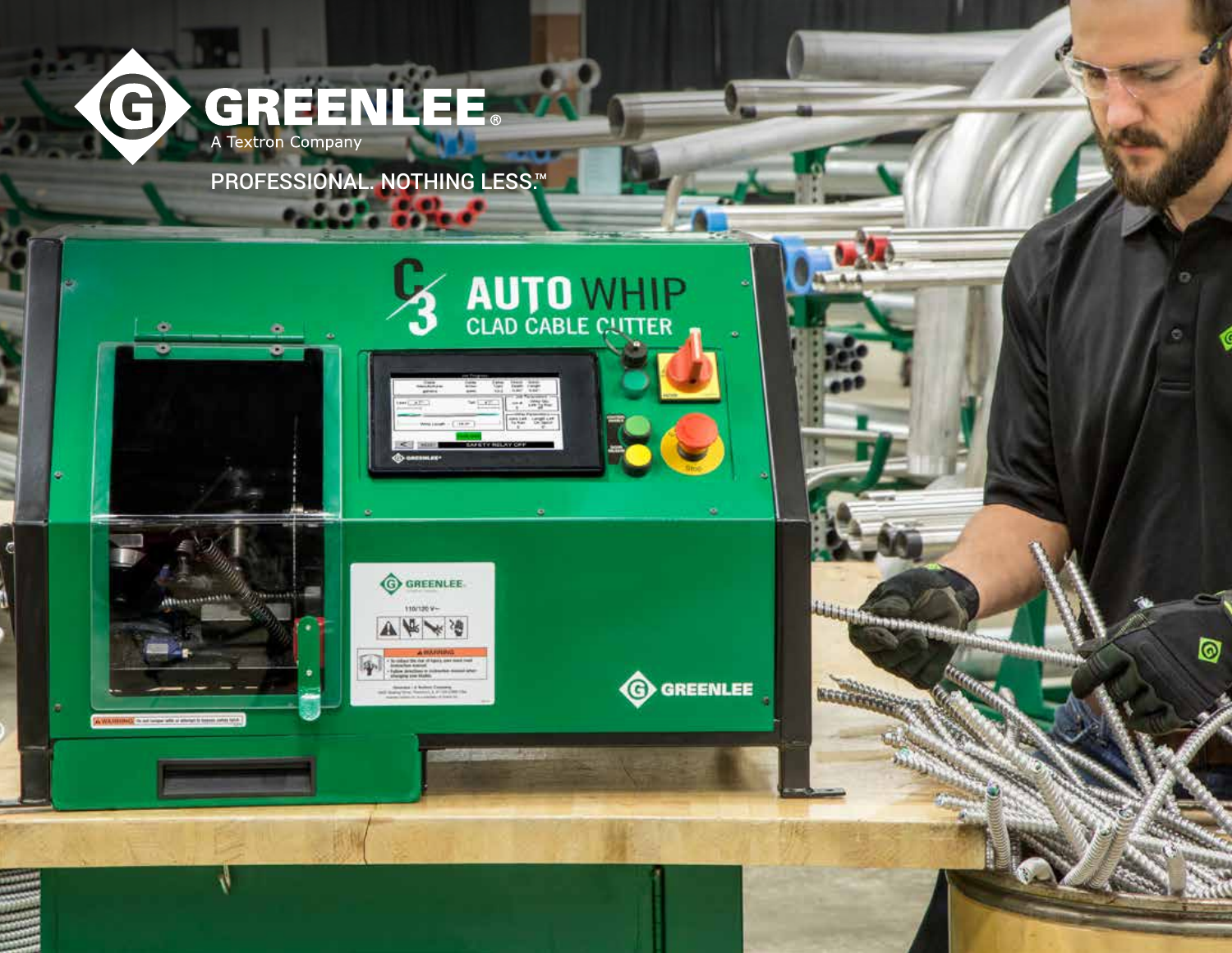

PROFESSIONAL. NOTHING LESS.™



Traditional methods of measuring, notching and cutting armored cable are repetitive and labor intensive.

The C3 Auto Whip™ Clad Cable Cutter is faster than manual operation and much safer and easier than using a bulky exposed saw.

- Quick set up and lights-out operation
- Operator protection—fully enclosed housing
- Fits on a standard workbench
- Stores information on up to 48 different cables and 96 whip configurations
- Easily programmable touch-screen interface
- Effortlessly change between whip configurations
- Load custom whip configurations using a USB stick

## **ORDERING INFORMATION**

|      |       | <b>CAT. NO. UPC NO. DESCRIPTION</b> |
|------|-------|-------------------------------------|
| C3AW | 07313 | C3 Auto Whip™                       |

## **SPECIFICATIONS**

| <b>COMPATIBILITY</b> | Type AC (BX), MC Cable, & FMC |
|----------------------|-------------------------------|
| <b>CABLE SIZES:</b>  | $1/2"$ – $1"$ OD              |
| <b>DIMENSIONS:</b>   | 27.3" W x 22.6" D x 19.1" H   |
| WEIGHT:              | 170 lbs (77 kg)               |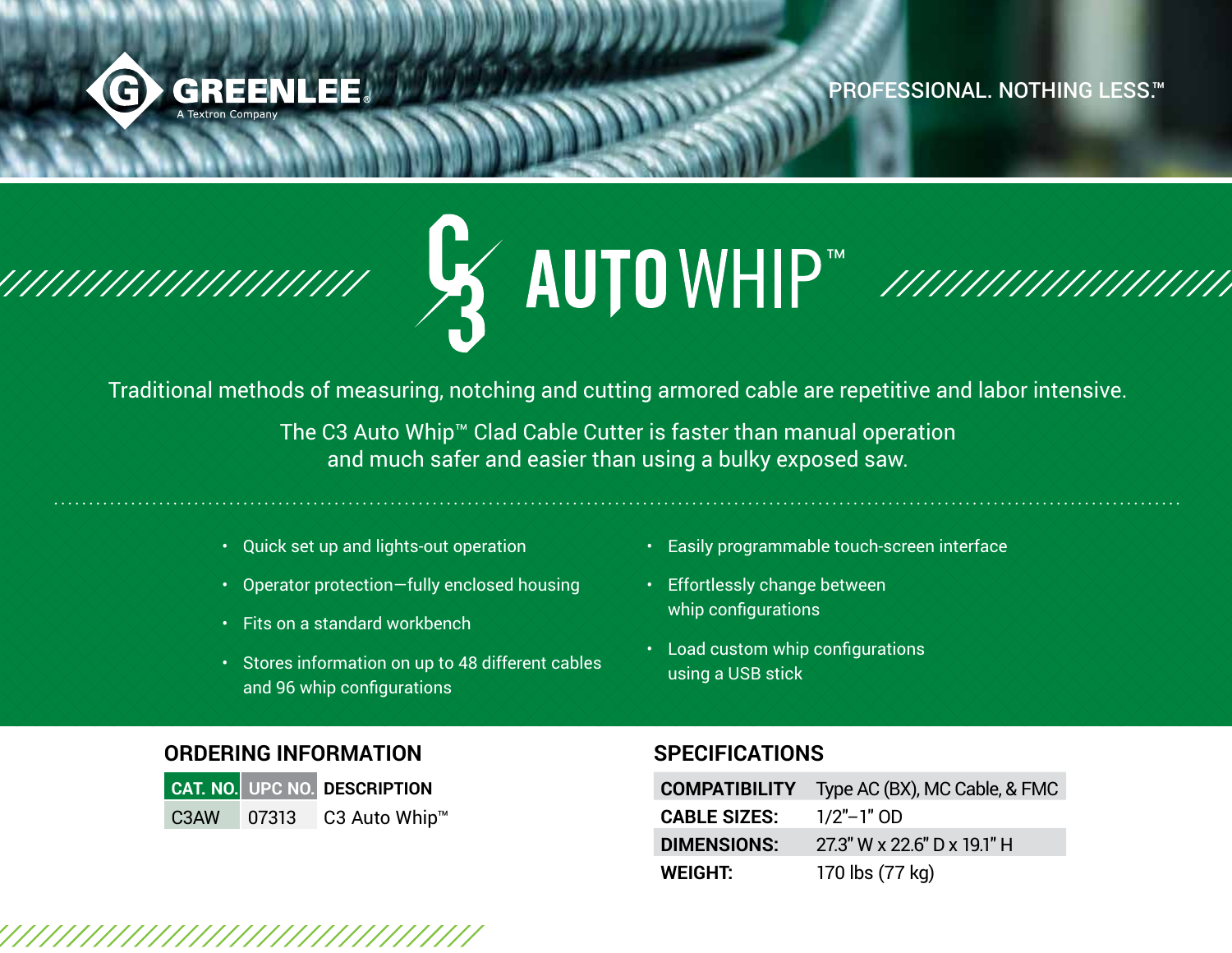





Designed for Type AC (BX), MC Cable, & FMC 1/2"–1" OD Aluminium & Steel



Automated notching and cutting Automated notching and cutting<br>stations with automatic cable feed **Removable chip tray to easily** 



Precision servo controls for accuracy and repeatability



5

6

Polycarbonate shield to safely view the cutting operation–also allows access for blade replacement



USB port to upload custom whip configurations



Configured for lockout/tagout to ensure machine is de-energized during blade changes



discard cutting debris



## AUTOMATED INTELLIGENCE AUTOMATED INTELLIGENCE

The C3 Auto Whin<sup>t Clad</sup> Cable Cutter is a safer and more productive automated solution for the notching and cutting of armored cable. automated solution for the measuring, notching and cutting of armored cable. The C3 Auto Whip™ Clad Cable Cutter is a safer and more productive